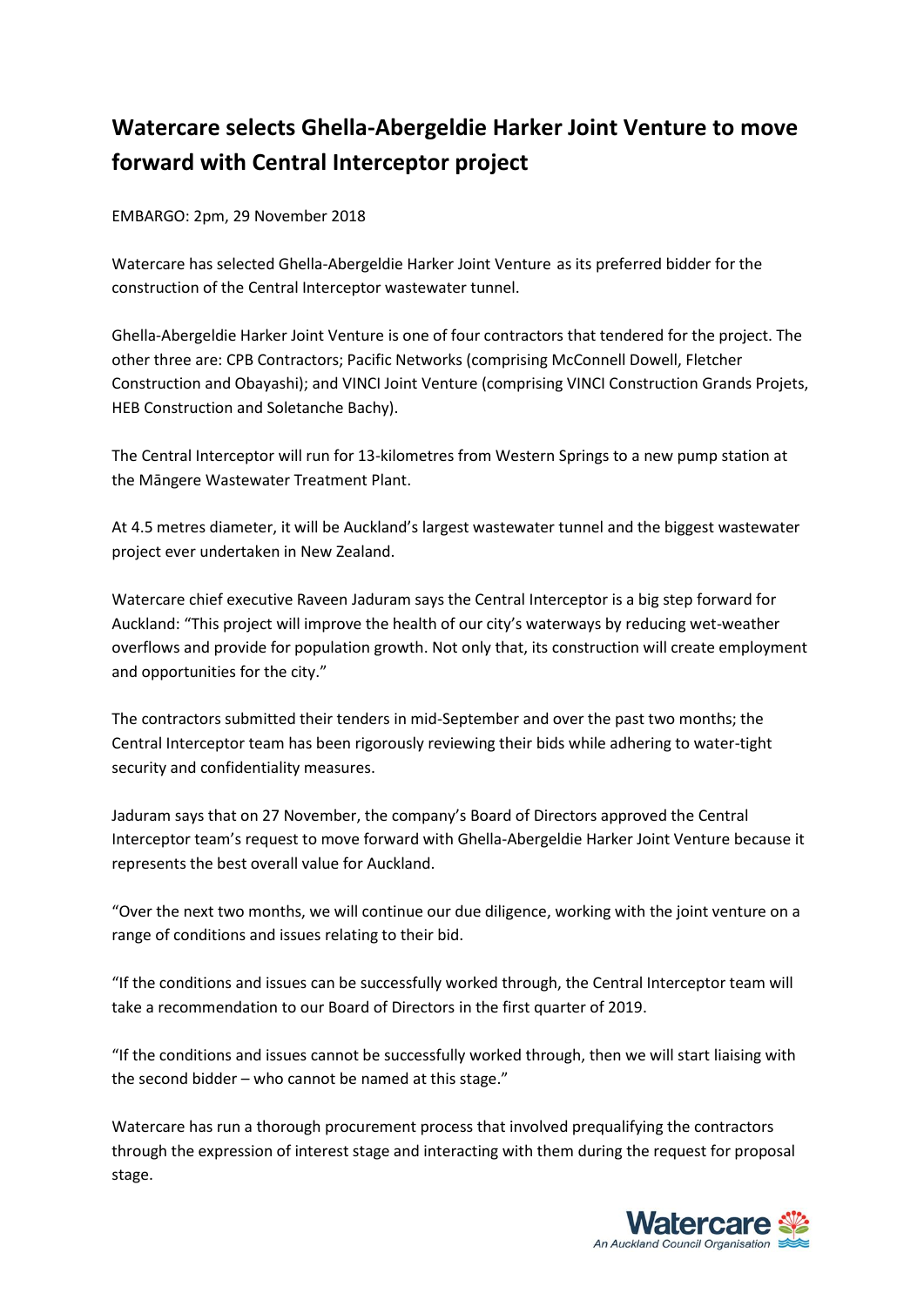"Often when a company undertakes a project of this size, they tender for design and build. By contrast, we have already completed the detailed design. This means all four contractors have a very clear understanding of our project and as a result, there is better pricing and less risk for both Watercare and the contractors."

Francesco Saibene, New Zealand representative for Ghella, says both joint venture partners are delighted to have the opportunity to further progress their tender: "The team at Watercare are running a professional and robust procurement process which makes us confident that, should we be successful, we will be able to work collaboratively together to deliver an outstanding result for Auckland and its people."

The joint venture of Ghella and Abergeldie Harker combines more than 30 years of tunnelling expertise in New Zealand with over 150 years of Italian and international tunnelling experience and ability; to ensure the utmost skill and competence in the delivery of this landmark project.

Ghella has successfully completed numerous projects of this scale worldwide. These include the Legacy Way tunnel project in Brisbane which achieved world records in tunnel boring machine excavations. Currently, Ghella is working on some of the biggest tunnelling projects around the world, including the Follo Line in Oslo, the Sydney Metro and the Riachuelo sewage system in Buenos Aires.

Abergeldie Harker has successfully delivered complex underground construction projects across New Zealand over the past four decades and is one of New Zealand's foremost shaft sinking and pipejacking contractors. Its parent company Abergeldie is one of Australia's leading three waters contractors with extensive experience working on major water and wastewater assets throughout Australia.

As with the joint venture, Watercare has a strong track record of delivering infrastructure projects. With \$10.1 billion in infrastructure, it is one of New Zealand's largest companies by asset base.

Between 2007 and 2010, Watercare carried out \$118-million Project Hobson which saw it replace a 90-year-old sewer pipe that crossed Hobson Bay with a three-kilometre-long wastewater tunnel that connects to large pump station at Orakei.

"With Project Hobson, we successfully used a tunnel boring machine to construct a 3.7m wide tunnel that connects to two shafts and a large pump station. The Central Interceptor project is similar in many ways, only on a larger scale."

While Project Hobson has reduced overflows in Hobson and Okahu bays, the Central Interceptor will reduce overflows into central Auckland waterways that flow into Waitemata Harbour.

"Parts of the old Auckland City Council area have no stormwater system, so when it rains the stormwater goes into the wastewater pipes and then overflows into streams and beaches," explains Jaduram.